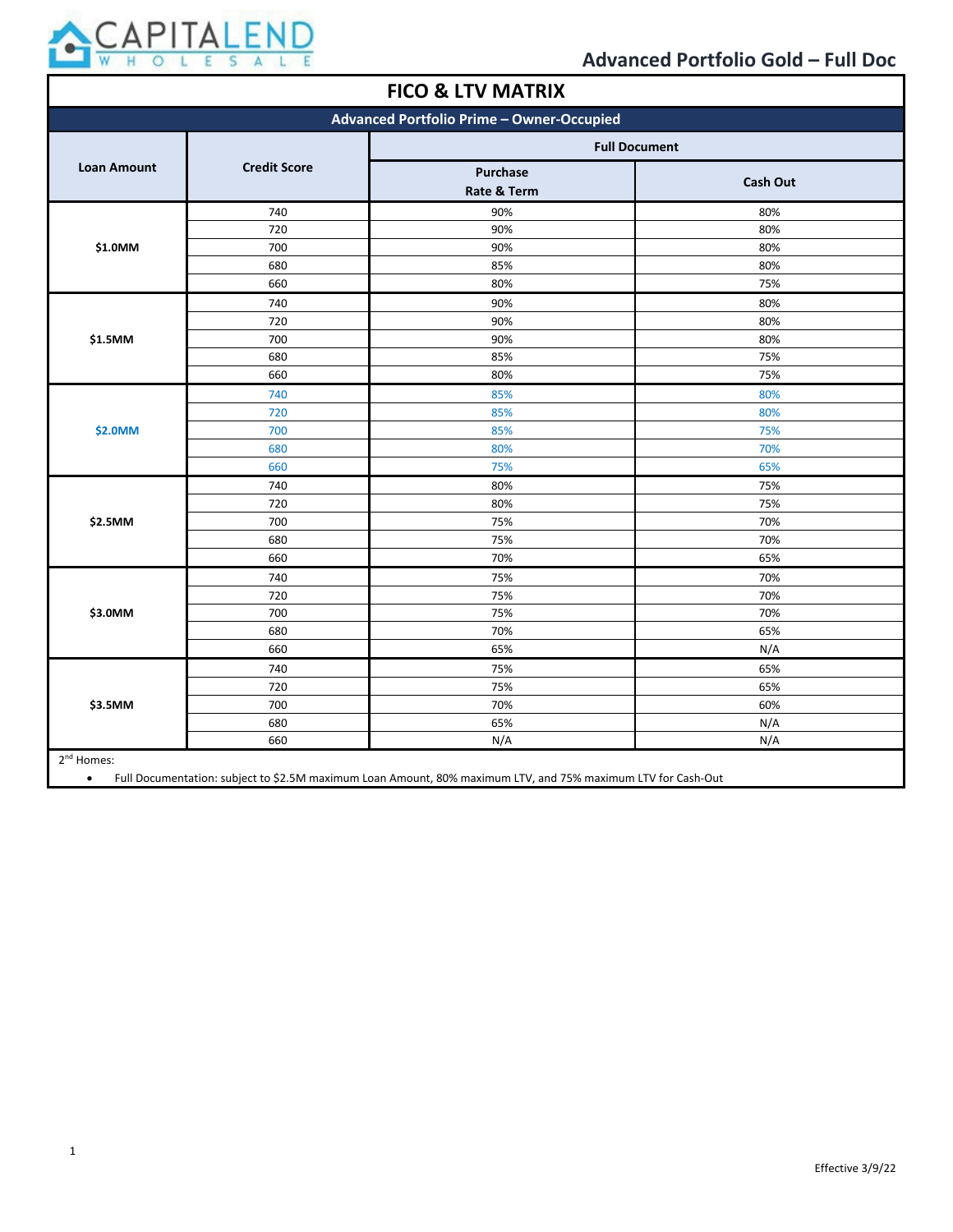

## **FICO & LTV MATRIX**

| Advanced Portfolio Prime - Non Owner-Occupied |                     |                                |                 |
|-----------------------------------------------|---------------------|--------------------------------|-----------------|
|                                               | <b>Credit Score</b> | <b>Full Document</b>           |                 |
| <b>Loan Amount</b>                            |                     | <b>Purchase</b><br>Rate & Term | <b>Cash Out</b> |
|                                               | 740                 | 80%                            | 80%             |
|                                               | 720                 | 80%                            | 80%             |
| \$1.0MM                                       | 700                 | 80%                            | 80%             |
|                                               | 680                 | 80%                            | 80%             |
|                                               | 660                 | 80%                            | 75%             |
|                                               | 740                 | 80%                            | 80%             |
|                                               | 720                 | 80%                            | 80%             |
| \$1.5MM                                       | 700                 | 80%                            | 80%             |
|                                               | 680                 | 80%                            | 80%             |
|                                               | 660                 | 80%                            | 75%             |
|                                               | 740                 | 80%                            | 75%             |
|                                               | 720                 | 80%                            | 75%             |
| \$2.0MM                                       | 700                 | 80%                            | 75%             |
|                                               | 680                 | 75%                            | 70%             |
|                                               | 660                 | 75%                            | 65%             |
| \$2.5MM                                       | 740                 | 75%                            | 75%             |
|                                               | 720                 | 75%                            | 75%             |
|                                               | 700                 | 75%                            | 70%             |
|                                               | 680                 | 75%                            | 65%             |
|                                               | 660                 | 75%                            | 65%             |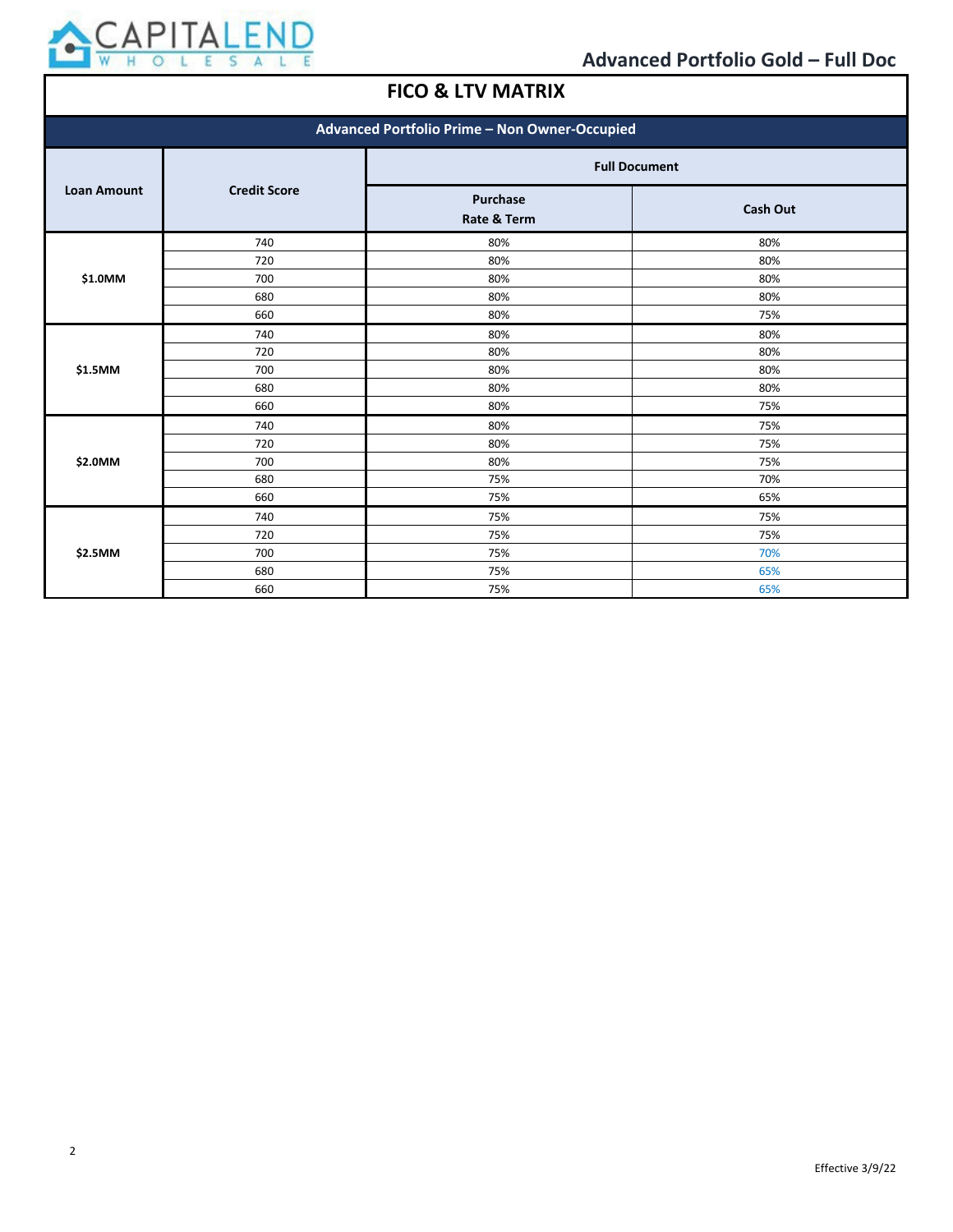

## **Advanced Portfolio Gold – Full Doc**

|                                                                               | <b>Underwriting Specifications</b>                                                                                                                                                                                                                                                                                                                                                                                                                                                                                                                                                                                                                                                                                                                                                                                                                                                                                                            |  |  |
|-------------------------------------------------------------------------------|-----------------------------------------------------------------------------------------------------------------------------------------------------------------------------------------------------------------------------------------------------------------------------------------------------------------------------------------------------------------------------------------------------------------------------------------------------------------------------------------------------------------------------------------------------------------------------------------------------------------------------------------------------------------------------------------------------------------------------------------------------------------------------------------------------------------------------------------------------------------------------------------------------------------------------------------------|--|--|
| <b>Document Types</b><br><b>Offered</b>                                       | 12-month Tax Returns<br>24-month Tax Returns                                                                                                                                                                                                                                                                                                                                                                                                                                                                                                                                                                                                                                                                                                                                                                                                                                                                                                  |  |  |
| <b>Mortgage/Housing History</b><br>Includes all financed properties           | 0X30 in the past 24 months                                                                                                                                                                                                                                                                                                                                                                                                                                                                                                                                                                                                                                                                                                                                                                                                                                                                                                                    |  |  |
| <b>Minimum FICO</b>                                                           | 660                                                                                                                                                                                                                                                                                                                                                                                                                                                                                                                                                                                                                                                                                                                                                                                                                                                                                                                                           |  |  |
|                                                                               | Chapter 7: Seven (7) years from discharge date to Note Date                                                                                                                                                                                                                                                                                                                                                                                                                                                                                                                                                                                                                                                                                                                                                                                                                                                                                   |  |  |
| <b>Bankruptcy History</b> <sup>1</sup>                                        | Chapter 13 and Chapter 11 personal: Seven (7) years form discharge date to Note date                                                                                                                                                                                                                                                                                                                                                                                                                                                                                                                                                                                                                                                                                                                                                                                                                                                          |  |  |
| Prior Los Mitigation <sup>2</sup>                                             | Seven (7) years prior to Note date                                                                                                                                                                                                                                                                                                                                                                                                                                                                                                                                                                                                                                                                                                                                                                                                                                                                                                            |  |  |
| Foreclosure History <sup>3</sup>                                              | Seven (7) years prior to Note date                                                                                                                                                                                                                                                                                                                                                                                                                                                                                                                                                                                                                                                                                                                                                                                                                                                                                                            |  |  |
| <b>Footnotes</b>                                                              | <sup>1</sup> Consumer Credit Counseling Service (CCCS) is considered the same as Chapter 13 bankruptcy. Bankruptcy dismissal dates are treated the same as<br>discharge dates<br><sup>2</sup> Loss Mitigation includes non-foreclosure actions such as Deed-in Lieu, Short Sale, NOD, Short Refinance, Pre-Foreclosure Sale, Loan Extension, Loan<br>Modification, Forbearance and Charge-off<br><sup>3</sup> Refer to Seller Guide for how to evaluate 120 days or longer mortgage delinquencies and whether they will be treated as either a Foreclosure or Loss<br>Mitigation event                                                                                                                                                                                                                                                                                                                                                        |  |  |
| <b>Multiple Derogatory</b><br><b>Credit Events</b><br>BK, FC, Loss Mitigation | Not Allowed                                                                                                                                                                                                                                                                                                                                                                                                                                                                                                                                                                                                                                                                                                                                                                                                                                                                                                                                   |  |  |
| <b>Forbearance in the</b><br>event of<br>COVID-19                             | A recent forbearance, due to COVID-19, may be eligible based upon the following:<br>Borrower(s) who entered into a forbearance plan but continued to make timely payments and remained<br>$\bullet$<br>employed without income disruption, are eligible without any restrictions.<br>Borrower(s) who entered a forbearance plan with missed payments. Eligible if a minimum of three (3) timely<br>$\bullet$<br>payments made since the forbearance period expired and the borrower exited forbearance.<br>Payments must be documented by canceled checks or bank statements.<br>$\circ$<br>Any deferred/postponed payments are considered missed payments.<br>$\circ$<br>If a property under a forbearance plan is sold, each missed payment is counted as a 20-day late to<br>$\circ$<br>determine program eligibility.<br>Income must have been re-established at the time payments commenced and remained consistent<br>$\circ$<br>since. |  |  |
| <b>DTI</b>                                                                    | <b>Max DTI 50%</b><br>$\bullet$<br>Primary Residence: Up to 55% allowed<br>$\bullet$<br>Minimum residential income of 3.5K<br>$\circ$<br>Max LTV/CLTV $\leq$ 80%<br>$\circ$<br><b>Full Doc 2-years</b><br>$\circ$<br>Minimum 12-months reserves<br>$\circ$<br>1st time buyer not eligible<br>$\circ$                                                                                                                                                                                                                                                                                                                                                                                                                                                                                                                                                                                                                                          |  |  |
| <b>Adverse Credit</b>                                                         | All delinquent credit that will impact title or lien position of the subject property; including delinquent taxes,<br>judgments, charge-off accounts, tax liens and mechanic's liens; must be paid off prior to or at closing                                                                                                                                                                                                                                                                                                                                                                                                                                                                                                                                                                                                                                                                                                                 |  |  |
| <b>Credit History</b>                                                         | Frozen credit, credit reports may not have "frozen credit." Once credit is unfrozen, a new 3 bureau must be<br>$\bullet$<br>run.<br>Depth of credit: 3 or more established open and active tradelines, defined as follows:<br>۰<br>All active in last 12 months.<br>$\circ$<br>Derog trades do not count<br>$\circ$<br>Auth users do not count.<br>$\circ$                                                                                                                                                                                                                                                                                                                                                                                                                                                                                                                                                                                    |  |  |
| <b>Tax Payment Plans</b>                                                      | • Proof of tax payment in full, or<br>• Evidence of tax installment agreement, payment must be included in DTI and 3 months consecutive payments<br>must be documented. (Cannot pay a 3 month lump sum of payments to meet this requirement.).<br>• If Tax Lien is found on title, subordination agreement from IRS must be obtained.                                                                                                                                                                                                                                                                                                                                                                                                                                                                                                                                                                                                         |  |  |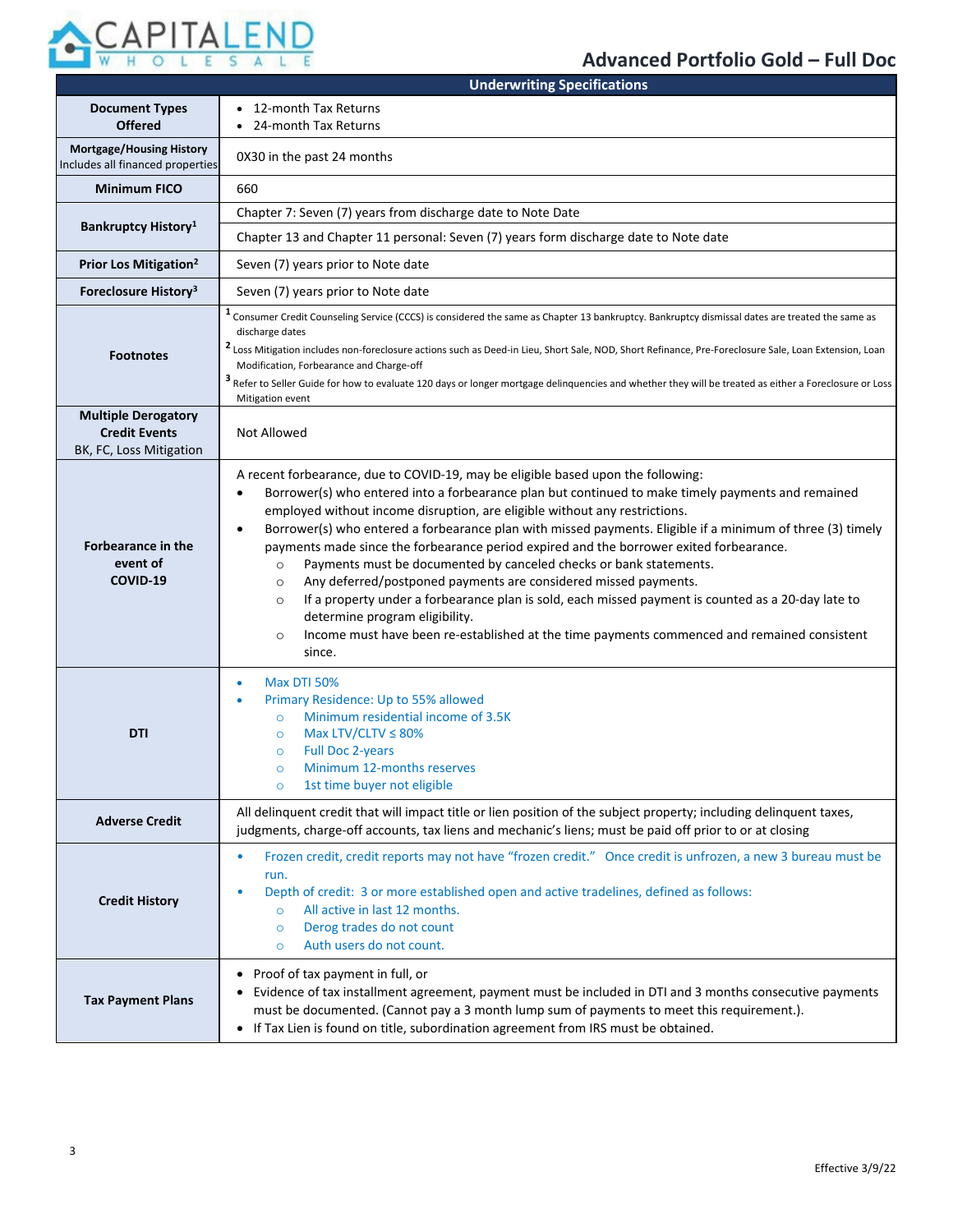

| <b>Asset Depletion</b> | Assets must be liquid and available with no penalty; additional documentation may be requires to validate the<br>origin of the funds:<br>100% of Checking, Savings and Money Market Accounts;<br>$\bullet$<br>70% of Stocks, Bonds, and Mutual Funds;<br>$\bullet$<br>70% of Retirement Assets; Eligible if the borrower is of retirement age (at least 59 $\frac{1}{2}$ );<br>$\bullet$<br>60% of Retirement Assets; Eligible if the borrower is not of retirement age.<br>$\bullet$<br>Qualifying income based upon Total Assets Eligible for Depletion, less down payment, less out of pocket closing<br>costs, less required reserves, divided by 84.                                                                                                                                                                                                                                                                                                                                                                                                                                                                                                                                                                                                                                                                                                                                                                                                                                                                                                                                                                                                                                                                                                                                                                                                                                                                                                                                                                                                                                                                                                                                                                                                                                                                                                                                                                                                                                                                                                                                    |  |  |
|------------------------|----------------------------------------------------------------------------------------------------------------------------------------------------------------------------------------------------------------------------------------------------------------------------------------------------------------------------------------------------------------------------------------------------------------------------------------------------------------------------------------------------------------------------------------------------------------------------------------------------------------------------------------------------------------------------------------------------------------------------------------------------------------------------------------------------------------------------------------------------------------------------------------------------------------------------------------------------------------------------------------------------------------------------------------------------------------------------------------------------------------------------------------------------------------------------------------------------------------------------------------------------------------------------------------------------------------------------------------------------------------------------------------------------------------------------------------------------------------------------------------------------------------------------------------------------------------------------------------------------------------------------------------------------------------------------------------------------------------------------------------------------------------------------------------------------------------------------------------------------------------------------------------------------------------------------------------------------------------------------------------------------------------------------------------------------------------------------------------------------------------------------------------------------------------------------------------------------------------------------------------------------------------------------------------------------------------------------------------------------------------------------------------------------------------------------------------------------------------------------------------------------------------------------------------------------------------------------------------------|--|--|
| <b>Rental Income</b>   | Rental income may be used for qualifying income subject to the following documentation requirements:<br>Rental income from other properties must be documented with the borrower's most recent signed federal<br>income tax return that includes Schedule E. Leases are required for properties where rental income is being<br>used to qualify and the property was acquired during or subsequent to the most recent tax filing year or the<br>rental property was out of serviced for an extended period. For commercial properties a copy of the lease or<br>rent roll is required.<br>Proposed rental income from the comparable rent schedule, reflecting long term rental rates, may be used for<br>$\bullet$<br>qualifying if there is not a current lease or assignment of lease on purchase of an investment property.<br>Properties with expired leases that have converted to month to month per the terms of the lease will require<br>$\bullet$<br>bank statements for the lesser of 2 months or the time period after the lease expired.<br>A 25% vacancy factor must be applied to the gross rent used for qualifying. Multiply the gross rent by 75% and<br>$\bullet$<br>subtract the PITIA to arrive at the rental income/loss use for qualifying.<br>Commercial properties owned by schedule E must be documented with a rent roll and evidence that the<br>$\bullet$<br>primary use and zoning of the property is commercial.<br><b>Application of Rental Income:</b><br><b>Primary Residence</b><br>$\circ$<br>The monthly qualifying rental income (as defined above) must be added to the borrower's<br>total monthly income. (The income is not netted against the PITIA of the property.)<br>The full amount of the mortgage payment (PITIA) must be included in the borrower's total<br>×<br>monthly obligations when calculating the debt-to-income ratio.<br><b>Investment Property</b><br>$\circ$<br>If the monthly qualifying rental income (as defined above) minus the full PITIA is positive, it<br>must be added to the borrower's total monthly income.<br>If the monthly qualifying rental income minus PITIA is negative, the monthly net rental loss<br>×<br>must be added to the borrower's total monthly obligations.<br>The full PITIA for the rental property is factored into the amount of the net rental income<br>×<br>(or loss); therefore, it should not be counted as a monthly obligation.<br>The full monthly payment for the borrower's principal residence (full PITIA or monthly<br>п<br>rent) must be counted as a monthly obligation. |  |  |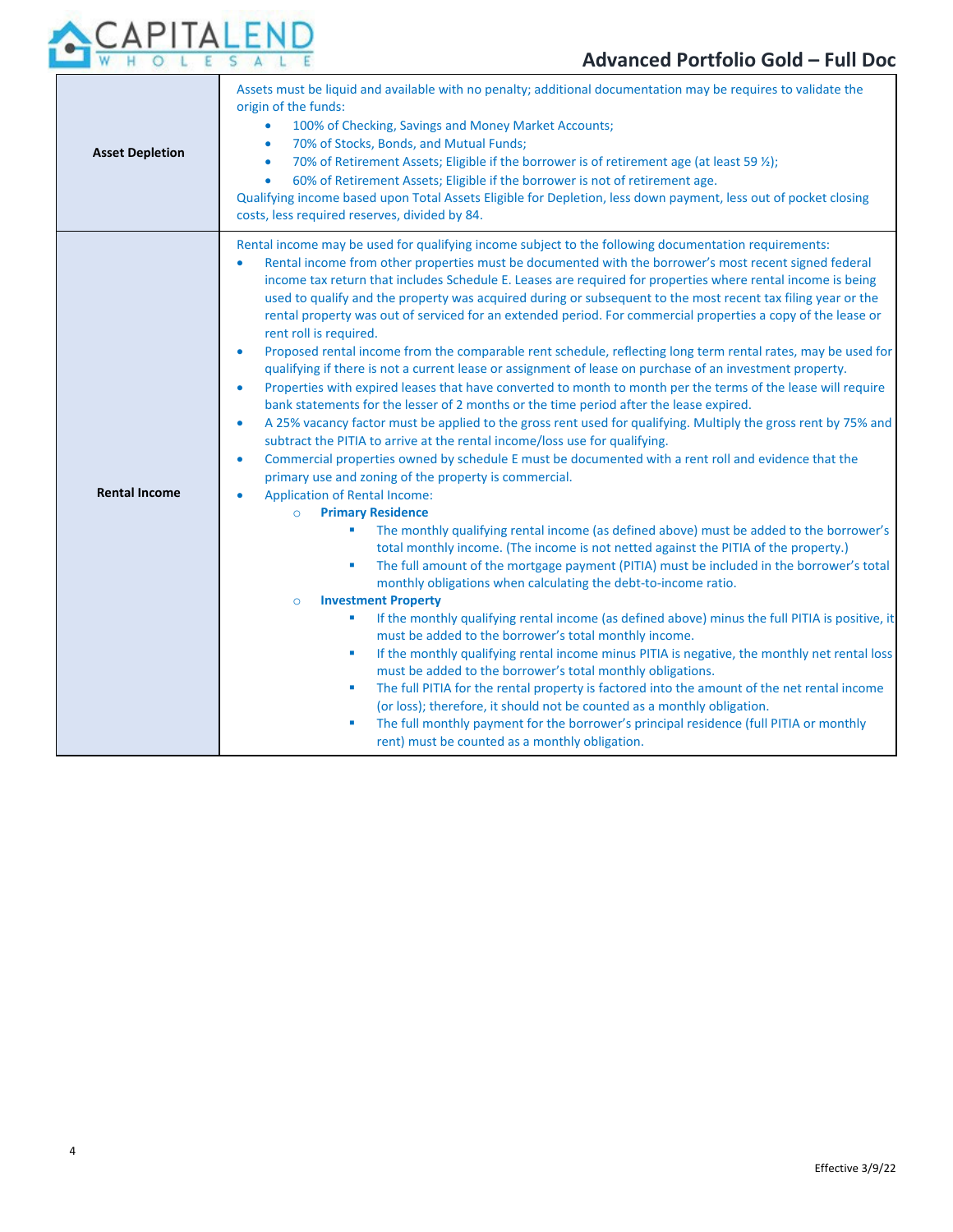

| <b>Reserves</b> | Net proceeds from a cash-out transaction maybe used to meet reserve requirements.<br>$\bullet$<br>Reserves requirements are waived for Rate and Term refinances when the following factors are present:<br>$\bullet$<br>The transaction results in a reduction to the monthly principal and interest payment of 10% or greater<br><b>AND</b><br>Housing history is 1x30x12 or better.<br>$\circ$<br>Waiver not eligible for DTI greater than 50%.<br>$\circ$<br>For an Interest Only loan, the reduction is based on the amortizing payment used for loan qualification.<br>$\circ$<br>Reserves for a loan with an Interest Only feature are based upon the Interest Only payment amount.<br>$\bullet$<br>For Adjustable-Rate Mortgages (ARM), the reserves are based upon the initial PITIA, not the qualifying<br>$\bullet$<br>payment.<br><b>Purchase</b><br>Proceeds from a 1031 Exchange cannot be used to meet reserve requirements.<br>$\bullet$<br>Gift funds, only eligible on Primary and 2nd homes and under the following circumstances:<br>$\bullet$<br>80% or less; 1 - 4 unit, all funds can come from gift.<br>$\Omega$<br>Greater than 80%:<br>$\Omega$<br>1 unit primary $-$ all funds can come from gift.<br>2-4-unit primary - Borrower must make a 5% minimum borrower contribution from his or her<br>own funds.<br>Investment properties require a minimum of 10% of the purchase price come from borrower's personal<br>$\bullet$<br>contribution. |                                                                                                                                                                                                                     |  |
|-----------------|----------------------------------------------------------------------------------------------------------------------------------------------------------------------------------------------------------------------------------------------------------------------------------------------------------------------------------------------------------------------------------------------------------------------------------------------------------------------------------------------------------------------------------------------------------------------------------------------------------------------------------------------------------------------------------------------------------------------------------------------------------------------------------------------------------------------------------------------------------------------------------------------------------------------------------------------------------------------------------------------------------------------------------------------------------------------------------------------------------------------------------------------------------------------------------------------------------------------------------------------------------------------------------------------------------------------------------------------------------------------------------------------------------------------------------------------------------------------------|---------------------------------------------------------------------------------------------------------------------------------------------------------------------------------------------------------------------|--|
|                 | <b>Purchase</b>                                                                                                                                                                                                                                                                                                                                                                                                                                                                                                                                                                                                                                                                                                                                                                                                                                                                                                                                                                                                                                                                                                                                                                                                                                                                                                                                                                                                                                                            | <b>Reserves</b>                                                                                                                                                                                                     |  |
|                 | $LTV \leq 85\%$                                                                                                                                                                                                                                                                                                                                                                                                                                                                                                                                                                                                                                                                                                                                                                                                                                                                                                                                                                                                                                                                                                                                                                                                                                                                                                                                                                                                                                                            | <b>6-months of PITIA</b>                                                                                                                                                                                            |  |
|                 | LTV > 85%                                                                                                                                                                                                                                                                                                                                                                                                                                                                                                                                                                                                                                                                                                                                                                                                                                                                                                                                                                                                                                                                                                                                                                                                                                                                                                                                                                                                                                                                  | 12-months of PITIA                                                                                                                                                                                                  |  |
|                 | Loan Amount > \$1.5M                                                                                                                                                                                                                                                                                                                                                                                                                                                                                                                                                                                                                                                                                                                                                                                                                                                                                                                                                                                                                                                                                                                                                                                                                                                                                                                                                                                                                                                       | 9-months of PITIA                                                                                                                                                                                                   |  |
|                 | Loan Amount $>$ \$2.5M                                                                                                                                                                                                                                                                                                                                                                                                                                                                                                                                                                                                                                                                                                                                                                                                                                                                                                                                                                                                                                                                                                                                                                                                                                                                                                                                                                                                                                                     | 12-months of PITIA                                                                                                                                                                                                  |  |
|                 | <b>Acceptable sources of reserves:</b><br>Checking/savings<br>$\bullet$<br>Stocks, bonds, mutual funds, CD's, money markets<br>$\bullet$<br>$\bullet$<br>retired or separated from service).<br>Cash value of a vested life insurance policy.<br>$\bullet$                                                                                                                                                                                                                                                                                                                                                                                                                                                                                                                                                                                                                                                                                                                                                                                                                                                                                                                                                                                                                                                                                                                                                                                                                 | Retirement savings account - if they can be withdrawn. (STRS and PERS are ineligible unless borrower is<br>Business funds on Jones on Johnsons in 1,000 punctional and afformately in consulated for no magnitud in |  |

- Business funds as long as borrower is 100% owner and cash flow analysis is completed for no negative impact for the business.
	- o CPA letter can be used in lieu of cash flow analysis on business funds.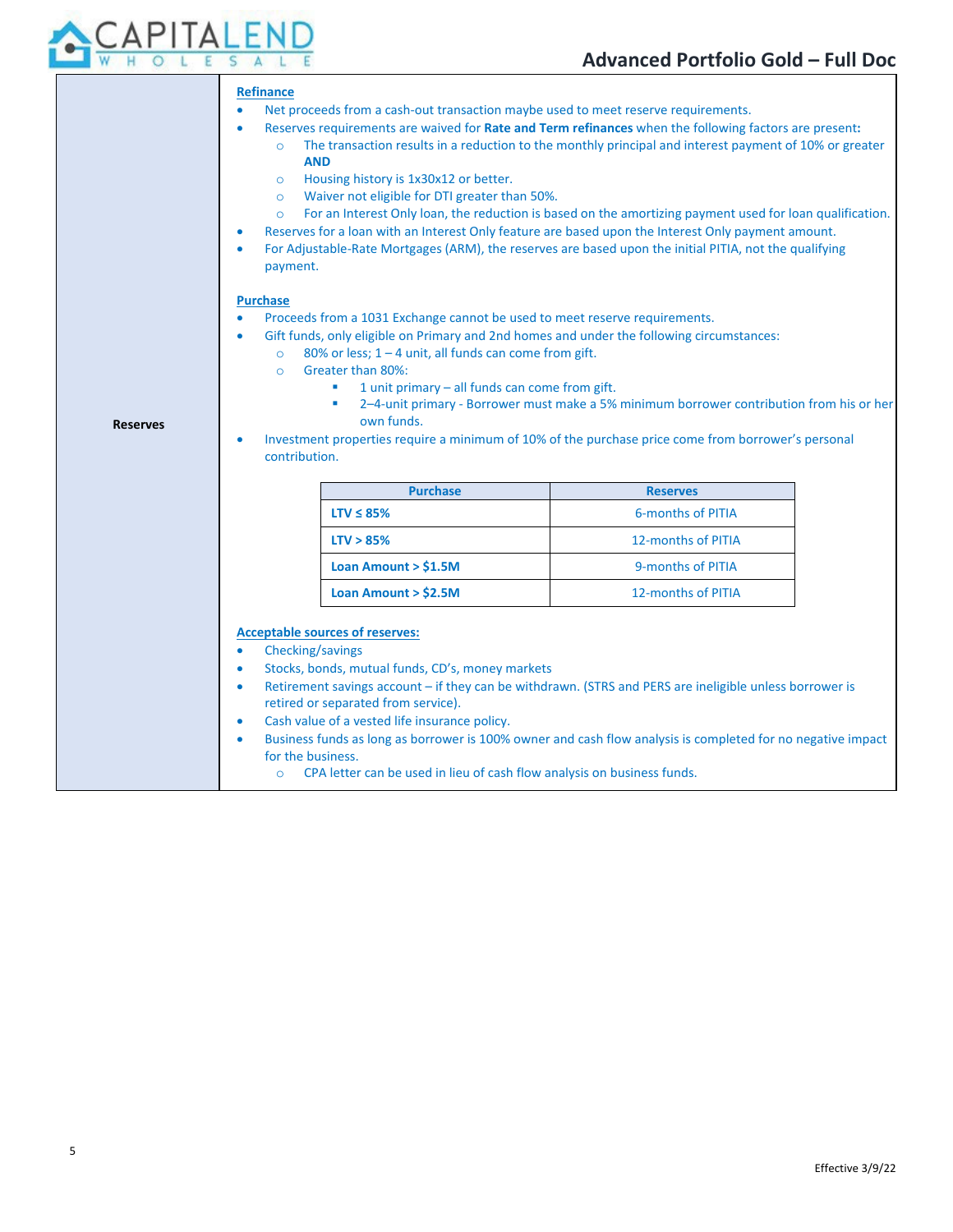

| <b>Documentation Overview</b> |                                                                                                                                                             |                               |  |
|-------------------------------|-------------------------------------------------------------------------------------------------------------------------------------------------------------|-------------------------------|--|
|                               | <b>Income Documentation</b>                                                                                                                                 | <b>Borrower Income Types</b>  |  |
| <b>Full Doc</b>               | Two (2) years of full income documentation and Appendix $Q^{\perp}$<br>requirements (if applicable)<br>12 months of Tax Returns<br>24 months of Tax Returns | Wage Earner and Self-employed |  |
|                               |                                                                                                                                                             |                               |  |

**<sup>1</sup>** Appendix Q sets forth guidance for determining income and debt for the general QM based on a strict 43% DTI ratio set forth in Regulation Z section 1026.43(e)(3). That section is what sets forth the requirements for the general QM and its incorporates Appendix Q

|                                                  | <b>Appraisal Valuation</b>                                                                                                                                                                                                                                                                                                                                                                                                                                                                                                                                                                                                                                                                                                             |  |  |
|--------------------------------------------------|----------------------------------------------------------------------------------------------------------------------------------------------------------------------------------------------------------------------------------------------------------------------------------------------------------------------------------------------------------------------------------------------------------------------------------------------------------------------------------------------------------------------------------------------------------------------------------------------------------------------------------------------------------------------------------------------------------------------------------------|--|--|
| Seller Appraisal<br><b>Requirements</b>          | Purchase:<br>• 1 Full Appraisal <sup>1</sup> if Combined Loan Amount = \$2.0MM<br • 2 Full Appraisals <sup>1</sup> if Combined Loan Amount > $$2.0MM2$<br>Refinance:<br>• 1 Full Appraisal <sup>1</sup> if Combined Loan Amount < $/$ = \$1.5MM<br>• 2 Full Apppraisals <sup>1</sup> if Combined Loan Amount > $$1.5$ MM <sup>2</sup>                                                                                                                                                                                                                                                                                                                                                                                                  |  |  |
| <b>Third Party Review</b><br><b>Requirements</b> | Collateral Desktop Analysis (CDA)                                                                                                                                                                                                                                                                                                                                                                                                                                                                                                                                                                                                                                                                                                      |  |  |
| <b>Clear Capital</b><br><b>Escalation</b>        | If the CDA Returns a value that is $\lt/=10\%$ of the appraised Value <sup>3</sup> or the purchase price, the lower of the Appraised Value or purchase price<br>can be used to establish the LTV/CLTV<br>If the CDA returns a value that is "indeterminate" or >10% of the Appraised Value <sup>3</sup> , a Clear Capital Broker Price Opinion (BPO) and Clear<br>Capital Value Reconciliation of three Reports must be ordered. The reconciled value determined by Clear Capital will be used to determine<br>LTV/CLTV<br>If the Clear Capital CDA returns a value that is greater than the Appraised Value <sup>3</sup> , the lower of the Appraised Value or purchase price (when<br>applicable) will be used to determine LTV/CLTV |  |  |
| <b>Property Condition</b>                        | • Property condition rating of C1 through C4 required on all Single Family, PUDs and Condominiums<br>. Property condition rating of C4 is permitted with comparable properties with same rating/condition<br>If no similar C4 comparable properties are provided, then a 5% LTV/CLTV reduction is required<br>• 2-4 Unit properties must have Condition description of Good or Average. Condition description of Fair is not acceptable.                                                                                                                                                                                                                                                                                               |  |  |
| <b>HOA Certification</b>                         | Condominiums require HOA Certification Form                                                                                                                                                                                                                                                                                                                                                                                                                                                                                                                                                                                                                                                                                            |  |  |
| 1.<br>2.<br>з.                                   | "Full Appraisal" refers to a Uniform Residential Appraisal Report (URAR). This includes forms FNMA 104 or FHLMC 70<br>The CDA will be completed on the lower of the two appraisals<br>The "Appraised Value" is the value determined from the original appraisal(s) obtained by the Seller                                                                                                                                                                                                                                                                                                                                                                                                                                              |  |  |